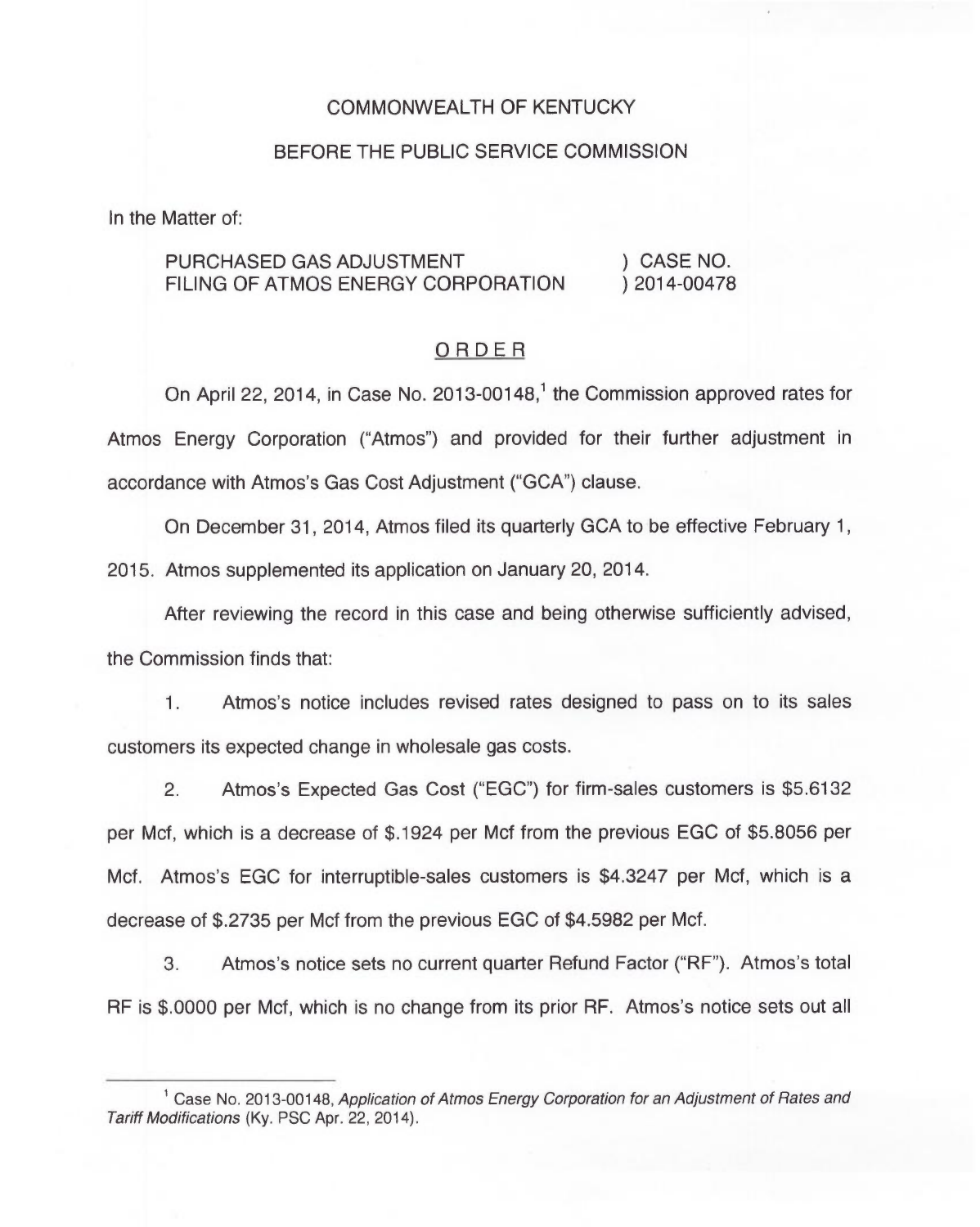previously approved RFs at \$0 because Atmos has already refunded all pipeline refunds to its customers.

4. Atmos's notice sets out its current Correction Factor ("CF") of \$.1256 per Mcf, which is an increase of \$.2637 per Mcf from its previous CF of (\$.1381) per Mcf.

5. Atmos's notice sets out its Performance Based Rate Recovery Factor ("PBRF") of \$.1527 per Mcf, which is a decrease of \$.0409 per Mcf from its previous PBRF of \$.1936 per Mcf. Atmos's PBRF is effective from February 1, 2015, until February 1, 2016.

6. Atmos's GCAs are \$5.8915 per Mcf for firm-sales customers and \$4.6030 per Mcf for interruptible-sales customers. The impact on firm-sales customers is an increase of \$.0304 per Mcf from the previous GCA of \$5.8611 per Mcf. The impact on interruptible-sales customers is a decrease of \$.0507 per Mcf from the previous GCA of \$4.6537 per Mcf.

7. Atmos's proposed rates, as set forth in the Appendix to this Order, are fair, just, and reasonable and should be approved for final meter readings on and after February 1, 2015.

IT IS THEREFORE ORDERED that:

1. The rates in the Appendix to this Order are approved for final meter readings on and after February 1, 2015.

2. Within 20 days of the date of this Order, Atmos shall file with this Commission, using the Commission's electronic Tariff Filing System, revised tariff sheets setting out the rates approved herein and reflecting that they were approved pursuant to this Order.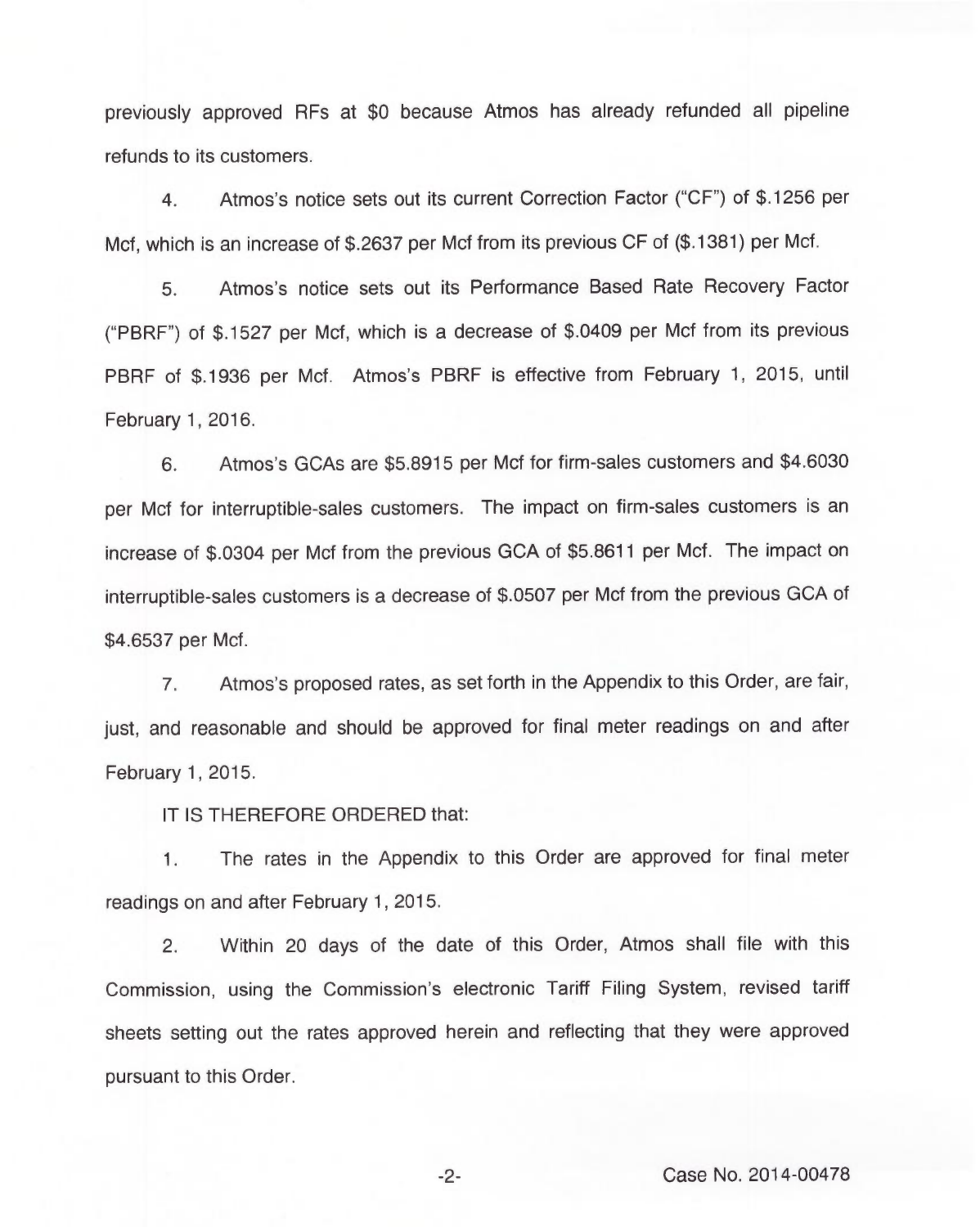By the Commission



**ATTES Executive Director** 

Case No. 2014-00478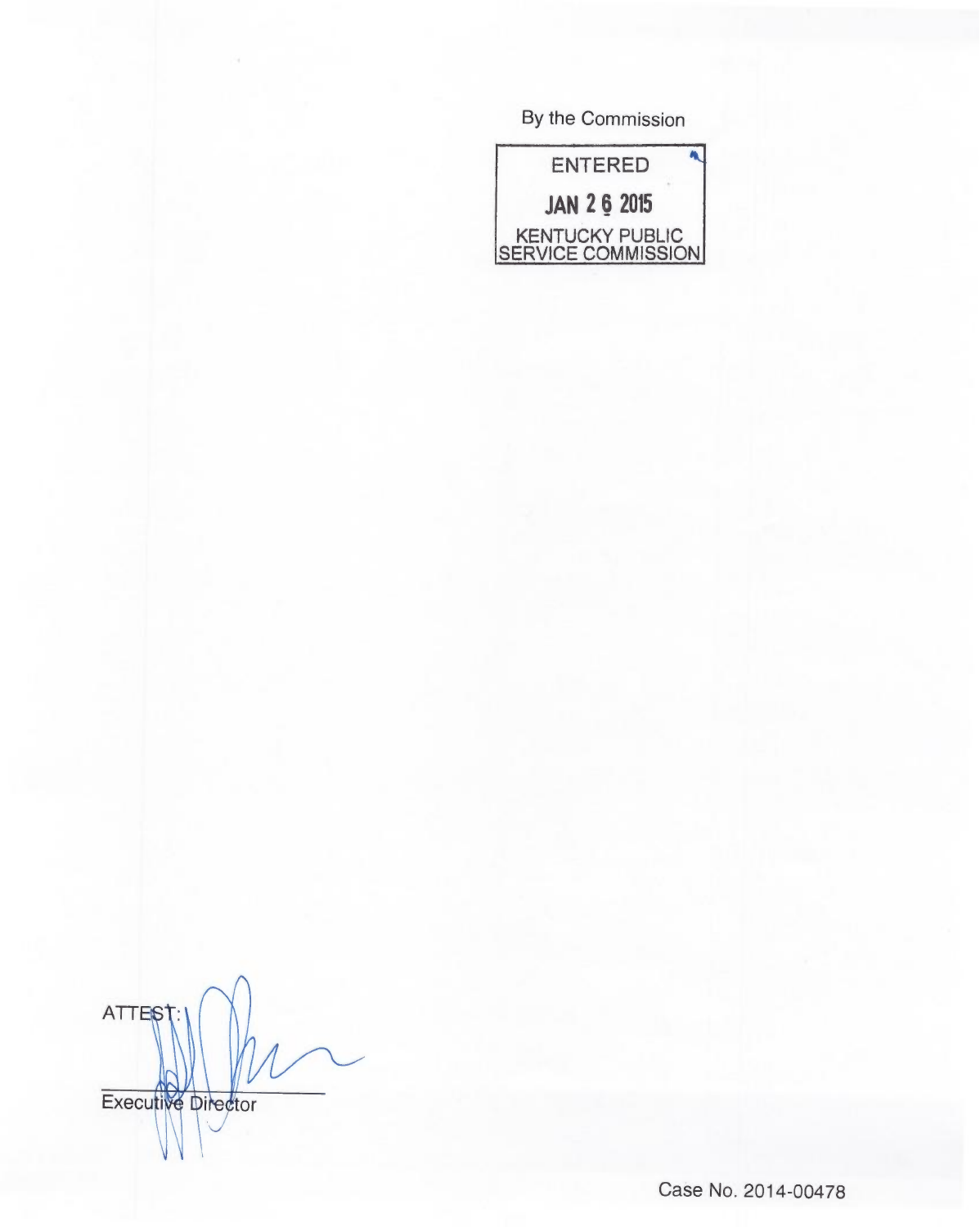# APPENDIX

# APPENDIX TO AN ORDER OF THE KENTUCKY PUBLIC SERVICE COMMISSION IN CASE NO. 2014-00478 DATED JAN 2 6 2015

The following rates and charges are prescribed for the customers in the area served by Atmos Energy Corporation. All other rates and charges not specifically mentioned herein shall remain the same as those in effect under authority of the Commission prior to the effective date of this Order.

#### RATES:

Applicable to: General Sales Service Rate G-1

#### **Gas Cost Adjustment**

To each bill rendered under the above-named rate schedule there shall be added an amount equal to: \$5.8915 per Mcf of gas used during the billing period.

Applicable to: Interruptible Sales Service Rate G-2

#### **Gas Cost Adjustment**

To each bill rendered under the above-named rate schedule there shall be added an amount equal to: \$4.6030 per Mcf of gas used during the billing period.